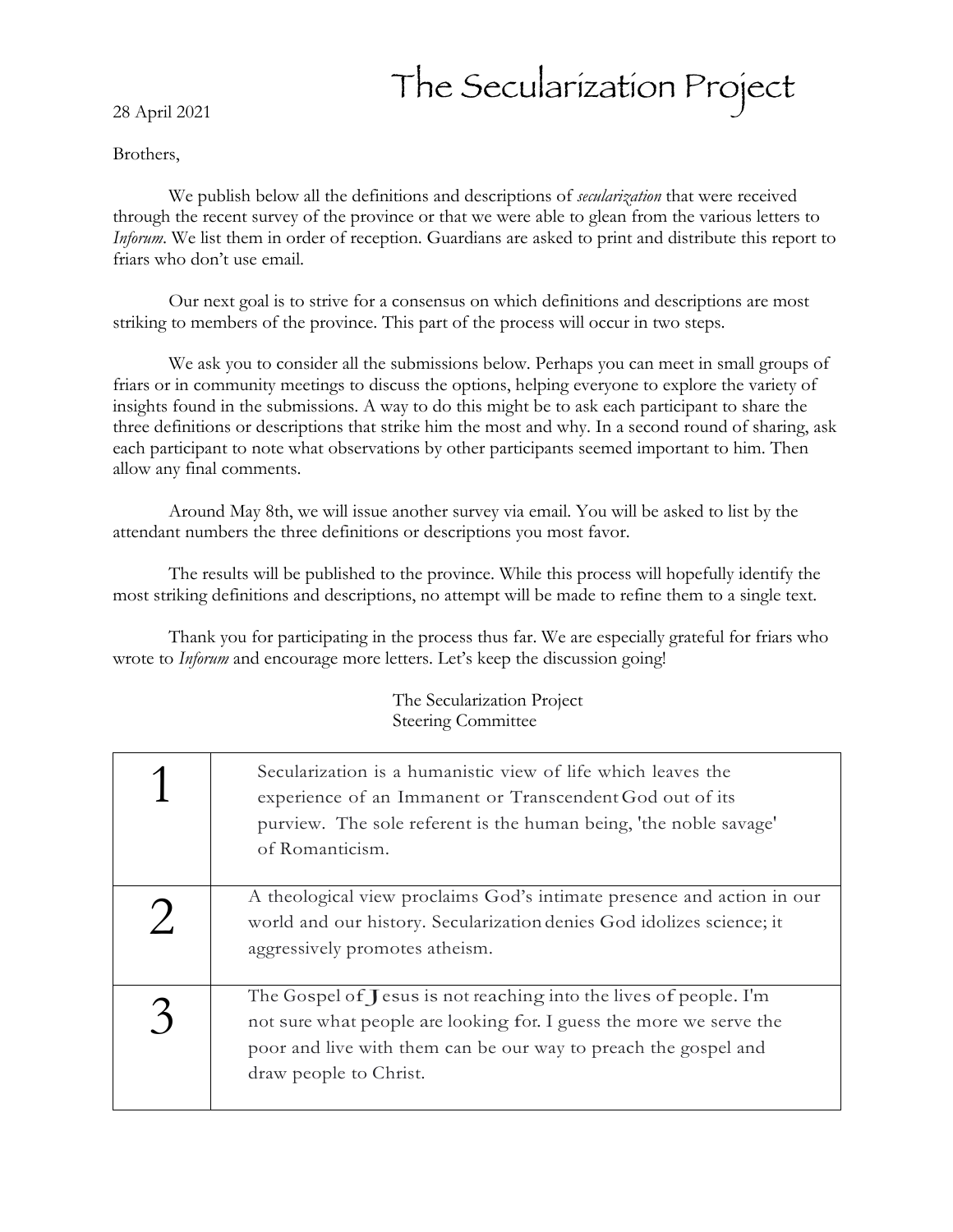|                | A decrease and decline in religious values and concerns. People will say<br>they are not "religious" but are "spiritual." (These descriptions aren't<br>particularly original but I agree with them and find them useful.)                                                                                                                                                                                                                  |
|----------------|---------------------------------------------------------------------------------------------------------------------------------------------------------------------------------------------------------------------------------------------------------------------------------------------------------------------------------------------------------------------------------------------------------------------------------------------|
| 5              | Secularization is a social process through which God and faith become<br>increasingly invisible.                                                                                                                                                                                                                                                                                                                                            |
| $\overline{G}$ | It is a change or transformation of people from identifying<br>themselves and their religious values. Religion loses its social and<br>cultural significance, and faith lacks the authority and social power<br>needed for the common good. A decline of religion, like creeds<br>and doctrines, takes place as well as spiritual needs. Science<br>becomes more important than religion, and no absolutes remain<br>like truth and beauty. |
|                | I tend to think of secularization in two related ways: the turning from<br>the religious to the secular (denying of religious) or the turning of the<br>religious into the secular (following secular concerned with religious zeal)                                                                                                                                                                                                        |
|                | Secularization for me is summed up as the faithful becoming less<br>faithful and not believing in God as they used to. This leads them<br>away from attending Church and being less mindful of the<br>presence of God in their lives. Some people have totally lost their<br>faith and consider themselves atheists.                                                                                                                        |
|                | Secularization is a process in which the influences of explicitly or<br>traditionally religious or spiritual values, symbols, structures,<br>institutions, and leaders in a given society are supplanted by<br>scientific, humanist, or other non-religious or spiritual influences,<br>although there may be some substantial intersection in some areas.                                                                                  |
| 10             | Worldly values replace spiritual, religious values.                                                                                                                                                                                                                                                                                                                                                                                         |
| 11             | I think secularization is when people don't consider God or the<br>Church in their everyday life decisions. They just do what they want<br>to.                                                                                                                                                                                                                                                                                              |
| 12             | I am concerned with religious living a life of material comfort with<br>minimal ministry.                                                                                                                                                                                                                                                                                                                                                   |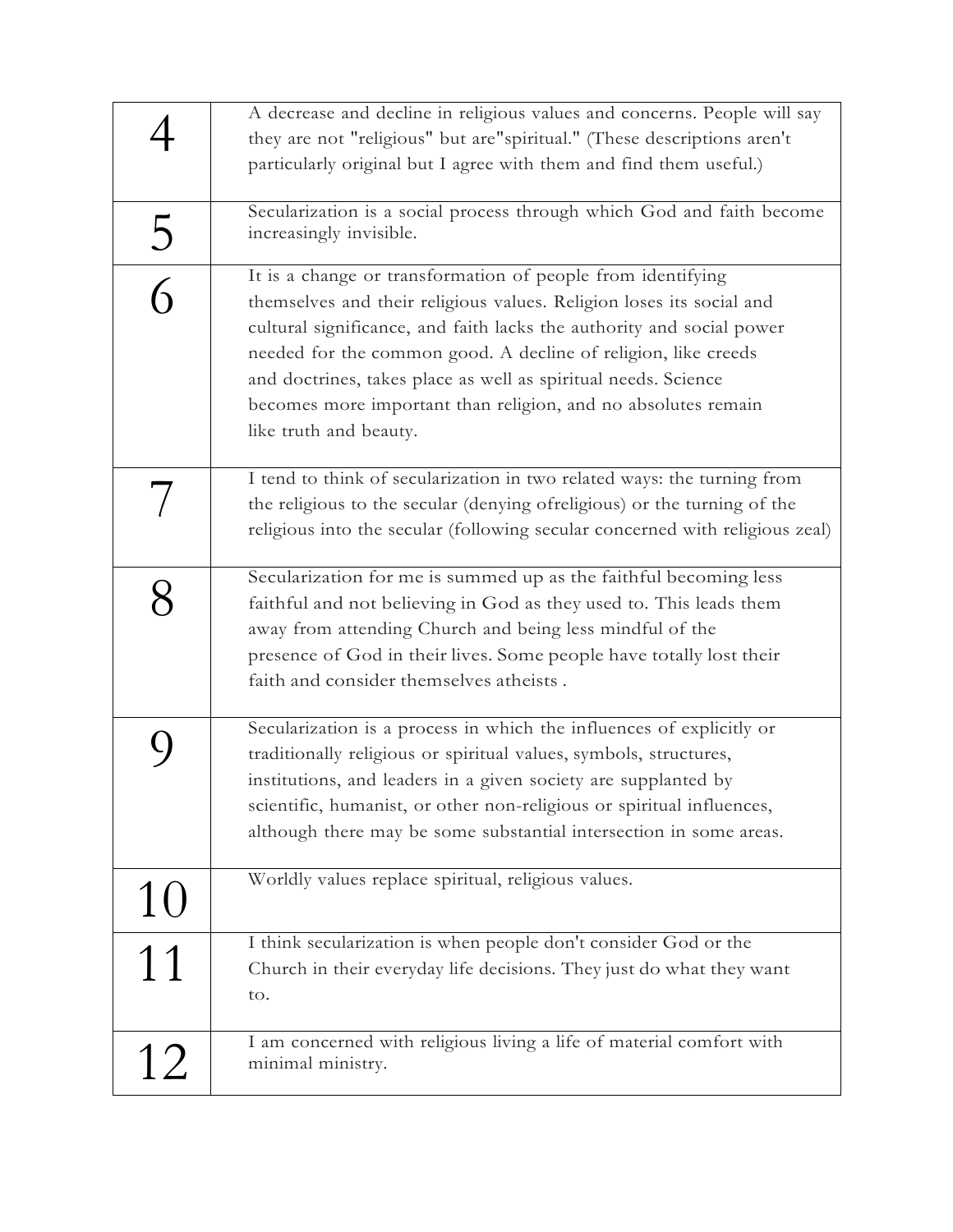| 13 | The driving forces of secularization are many: human potential<br>movement, consumerism to have many things always updated, self-<br>determination of gifts, work, life style, wholesome relationships with<br>men and women; concern with mental and physical health; many<br>choices for service to others; professional skills; meditation to<br>relieve stress without transcendence, etc. All these have values for<br>human flourishing but they are engaged in without reference to God,<br>Church, spiritual life. |
|----|----------------------------------------------------------------------------------------------------------------------------------------------------------------------------------------------------------------------------------------------------------------------------------------------------------------------------------------------------------------------------------------------------------------------------------------------------------------------------------------------------------------------------|
| 14 | Secularization is the change from identification with religious/spiritual<br>values toward non-religious/spiritual values resulting in the gradual<br>diminishment of religious/spritual influence in all aspect of society,<br>including among church attenders and members of religious<br>communities.                                                                                                                                                                                                                  |
| 15 | Generally, the social process whereby religious thinking, practices,<br>and institutions have less influence on people. Specifically, a<br>process in which less people identify themselves with religions<br>institutions, less havea deep belief in realities that philosophy and<br>rationality don't provide, and less people live according to any<br>religious belief.                                                                                                                                               |
| 16 | Secularization is a consequence of the lack of fluidity/openness<br>from the institutional Church to the livedtensions between its own<br>tradition and the ongoing movements of the Holy Spirit (and in the<br>words of Rahner) to become a truly global Church rather than just<br>a European/Roman church with global outposts.                                                                                                                                                                                         |
| 17 | A decline in the influence of, emphasis on, and priority placed upon<br>religion, faith, and God in a person's lifeand in society at large.                                                                                                                                                                                                                                                                                                                                                                                |
| 18 | Secularization is the inevitable movement of humanity away from<br>organized religion in light of the "Enlightenment" and greater<br>access to education, inevitable failure of religious leadership, and<br>trust in the individual to know. Ultimately it is a process of dying<br>and rebirth a paschal moment.                                                                                                                                                                                                         |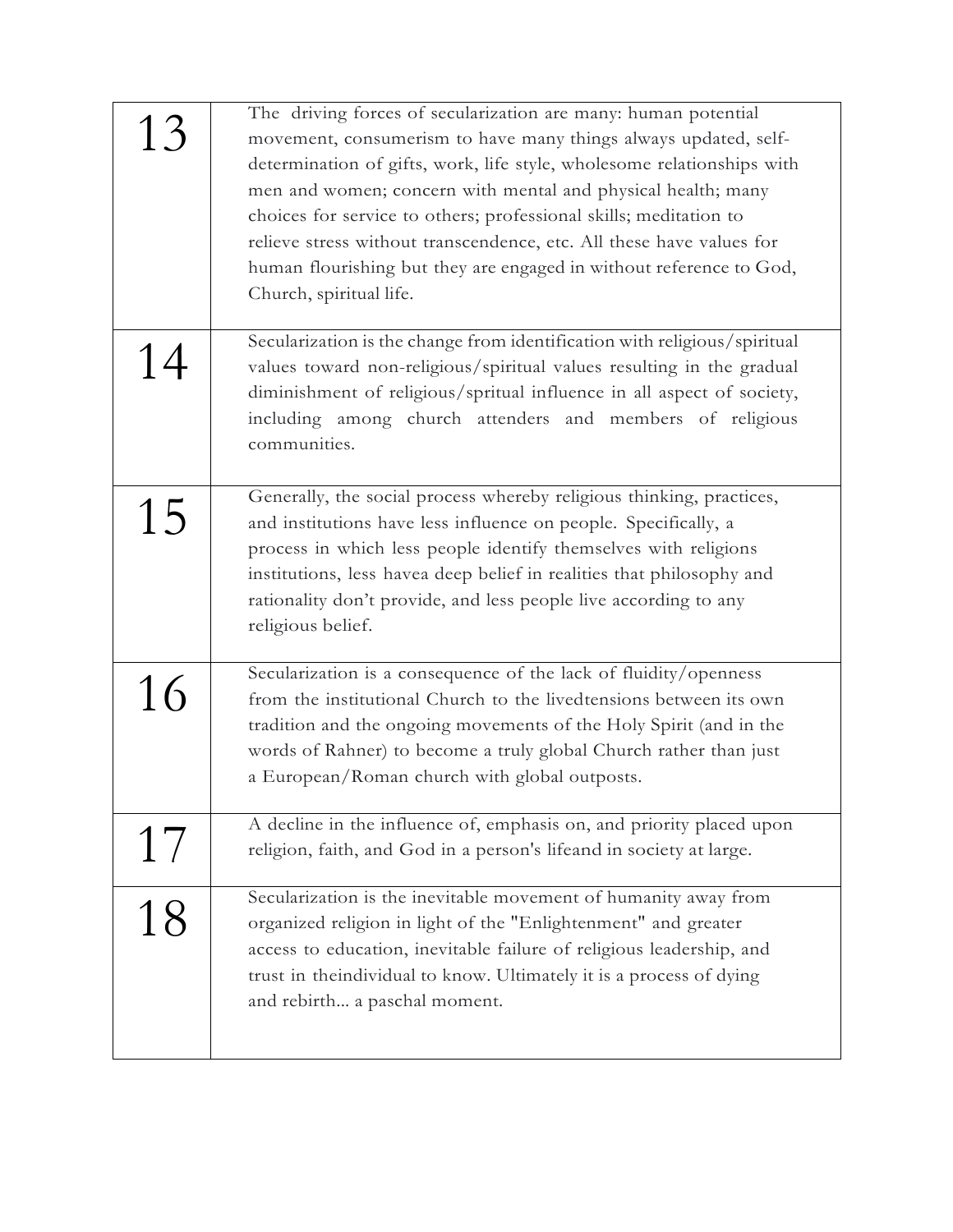| In my view, secularization is shifting our attention away from the       |
|--------------------------------------------------------------------------|
| values and traditions of our religious faith and turning more to what    |
| the world holds as important. We allow the societal influences to        |
| chip away at what we once held as sacred and turn it into something      |
|                                                                          |
|                                                                          |
| The process of elimination of the Transcendental in Everything.          |
|                                                                          |
| In my understanding, "secularization" is the elimination of a            |
| spiritual component from any aspect of life. It precludes the            |
| presence, action or influence of God (or any higher power) in the        |
|                                                                          |
|                                                                          |
| The trend of diminishing religious identity and life within a culture    |
| or society. In our US context, this includes the relegation of religious |
| belief and action to a merely personal and subjective level; making it   |
| no longer a viable power or reason for action in the public square.      |
|                                                                          |
| For me, secularization seems to be defined these days as "You live       |
| your truth and I'll live mine." As a result, secularization leaves God   |
| out of the equation. This type of philosophy seems to be directed by     |
| the popular thinking of society rather than the dictates of moral law.   |
|                                                                          |
| I would describe secularization as one turns his or her mind away        |
| from religious and pious practices suchas prayers, reception of the      |
| sacraments etc. It creates problems in one's relation with other;        |
| one's own family members and others in the society. There is no          |
| fear of God and one is not conscious of one's own sinfulness.            |
| Christian charity and brotherly concern has no place in such             |
| person's life. He/she develops an attitude of security and self-         |
|                                                                          |
|                                                                          |
| I see secularization as part of a global shift in consciousness as       |
| humans evolve with an ever expanding knowledge of HOW nature             |
| and humans work simultaneously making the question WHY we                |
| exist ever more challenging? This is asking our religious an cultural    |
| TRADITIONS to evolve with out losing their heart and soul. As a          |
| Franciscan, I imagine the first book of revelation is creation, which    |
| is evolving. The first revelation of God to me is me. My self            |
|                                                                          |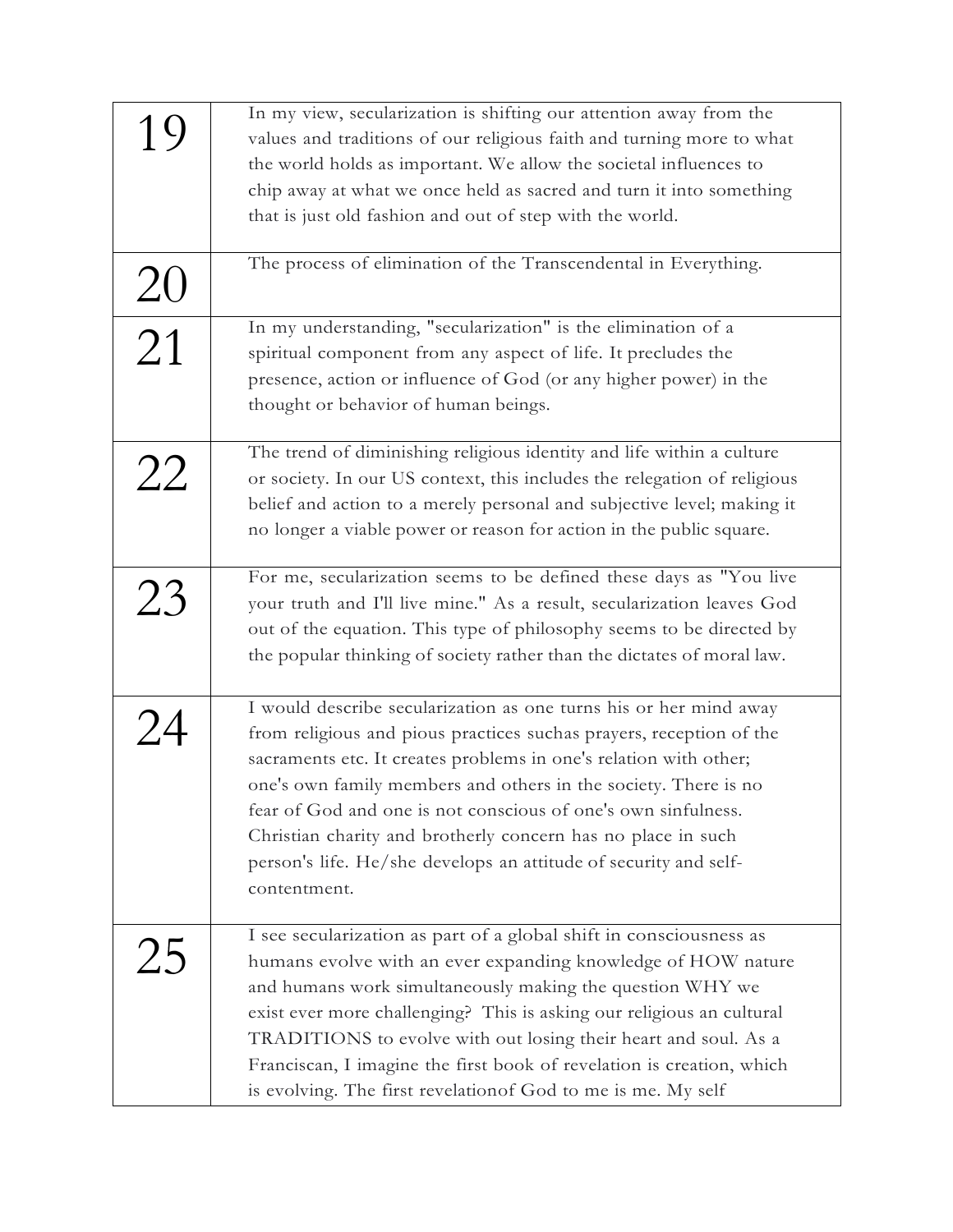|                 | understanding drives my behavior. It drives all human behavior. The     |
|-----------------|-------------------------------------------------------------------------|
|                 | revelation of Jesus, the Human One, has yet to be understood in its     |
|                 | height and depth. But we are on our way. Jesus, the Christ, has         |
|                 | much more to tell us (John 16:12). Now, to listen?                      |
|                 |                                                                         |
|                 | Secularization is the slow process of a culture of people drifting      |
| 26              | away into the peripheries of faith. It is sometimes a conscious, but    |
|                 | oftentimes an unconscious migration of people from viewing faith        |
|                 | as a culturalpillar to viewing faith as nothing more than a memory      |
|                 | of bygone times. In place of faith, reason and scienceare upheld as     |
|                 | the bastions of truth.                                                  |
|                 |                                                                         |
|                 | Secularization is the movement towards a world view that focuses        |
| 27              | on the human without need of (and attimes rejection of) reference       |
|                 | to any fundamental sacred or religious reality.                         |
|                 | Excluding the sacred dimension from life.                               |
|                 |                                                                         |
| $\frac{28}{29}$ |                                                                         |
|                 | The movement from being a religious society, where the religious        |
|                 | institutions predominantly shape the values of that society to one      |
|                 | that enshrines humanistic values. Therefore, religion no longer has     |
|                 | the political, societal, or financial power that they once had. Also    |
|                 | church attendance becomes more infrequentor non-existent and            |
|                 | religious leaders have less influence.                                  |
|                 |                                                                         |
|                 | I think it is problematic to think of secularization as the Other to    |
|                 | Religion. This view sets up the binary between secularization and       |
|                 | religion, and therefore excludes the complexity of countless            |
|                 | factors in the temporal world. I would like to see secularization       |
|                 | as an orientation, a way of being and thinking, that is different       |
|                 | from the dominant perspectives.                                         |
|                 |                                                                         |
| 31              | Secularization is a personal, social and societal historical process by |
|                 | which people direct their lives progressively without reference to      |
|                 | the transcendent, to the spiritual, to commonly held beliefs. It        |
|                 | received its biggest boost in Western society in the Enlightenment,     |
|                 | and has flourished ever since to become a defining characteristic       |
|                 | of most of Western society. It affects all of us in countless ways,     |
|                 | including having my own computer in which the events and                |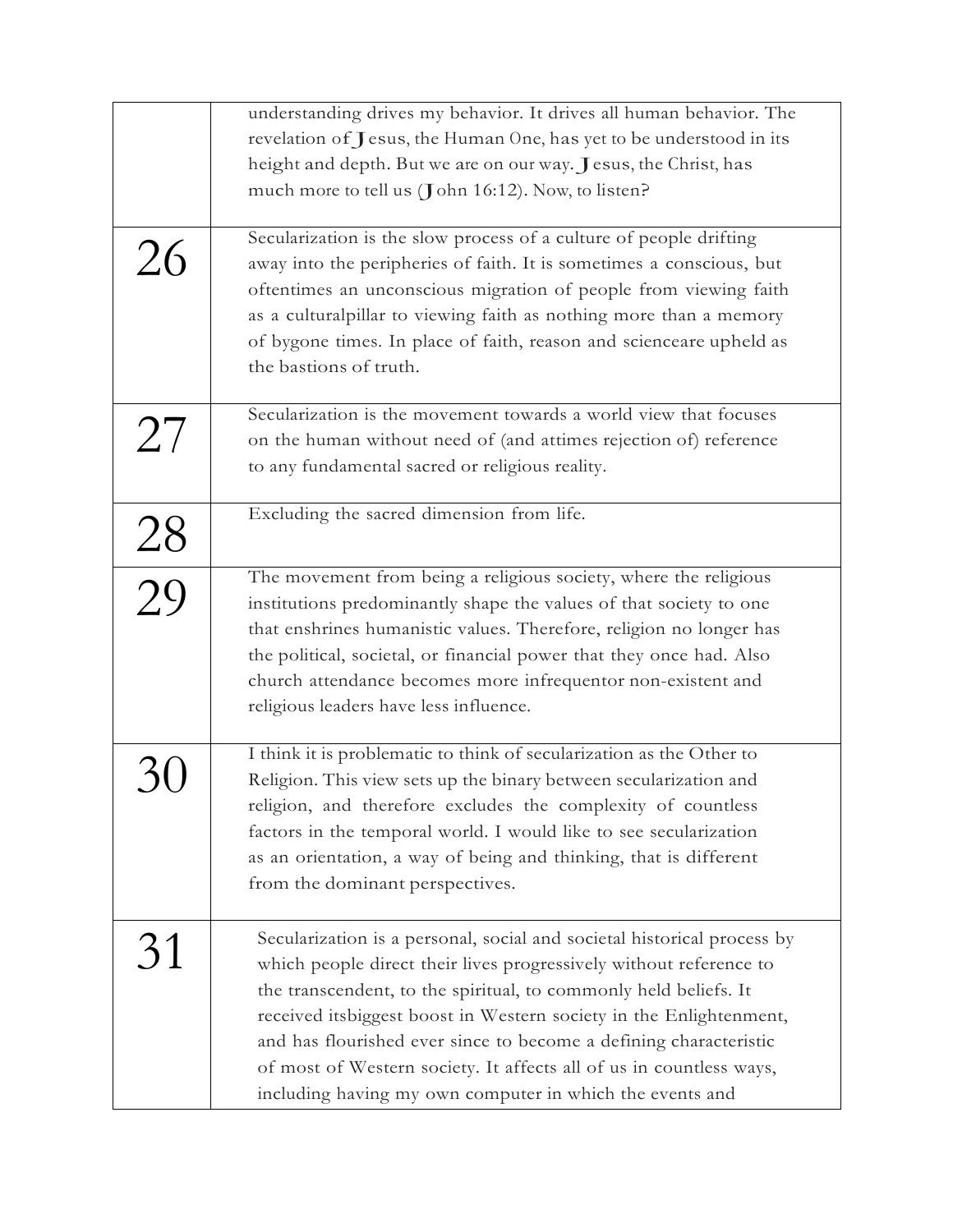|    | thoughts of the whole world are open to me. The most                                          |
|----|-----------------------------------------------------------------------------------------------|
|    | comprehensive work on secularization and religion I have found is                             |
|    | Charles Taylor's A SECULAR AGE (2007, 874 pages) which I                                      |
|    | have read several times, as well as many subsequent articles he has                           |
|    | written.                                                                                      |
|    | The book is controversial: his position is understanding and<br>compromising with secularity. |
|    | This is opposed by the people of the Benedict Project: withdraw                               |
|    | from the world into religious enclaves. (Think of, for the older                              |
|    | friars, our novitiate and to some extent our clericate. We definitely                         |
|    | left the world and later had to get back into it.) Secularization                             |
|    | promotes individualization, which is why individualism is such a                              |
|    | defining trait of American culture. I hope this project leads to a                            |
|    | defining of the ways in which we have all been secularized, and                               |
|    | what it does to religion, religious life, community, recruitment, and                         |
|    | the rest of the defining characteristics of religious life.                                   |
|    |                                                                                               |
|    | My definition of secularization is the movement from organized religion                       |
| 32 | to societal trends and non-religious theories. It is a shift in ones                          |
|    | mentality of doing for the church and God to doing for one's self.                            |
|    |                                                                                               |
|    | Secularization is the idea/thought that people are turning away or                            |
| 33 | walking away from God and/or religions and focus on what the                                  |
|    | world can give/provide for them.                                                              |
|    | Secularization is a process of erosion of external religious authority.                       |
|    | Its results are not always bad, however, it can lead to relativism.                           |
|    |                                                                                               |
|    | Perhaps the only consistent external authority remaining would be                             |
|    | science, which, without values for guidance, can lead to materialism                          |
|    | and reductionism. Could cause a reduction in human dignity.                                   |
|    | Secularization is a condition of our society and environment in which                         |
| 35 | attention to the material more than thespiritual is dominant and may                          |
|    | even become exclusive. Particular discernment and choice needs to                             |
|    | be taken by members about how a balance between the material and                              |
|    | spiritual will be achieved.                                                                   |
|    |                                                                                               |
|    | Moving away from God and everything connected to God and placing                              |
| 36 | human being as the ONE.                                                                       |
|    |                                                                                               |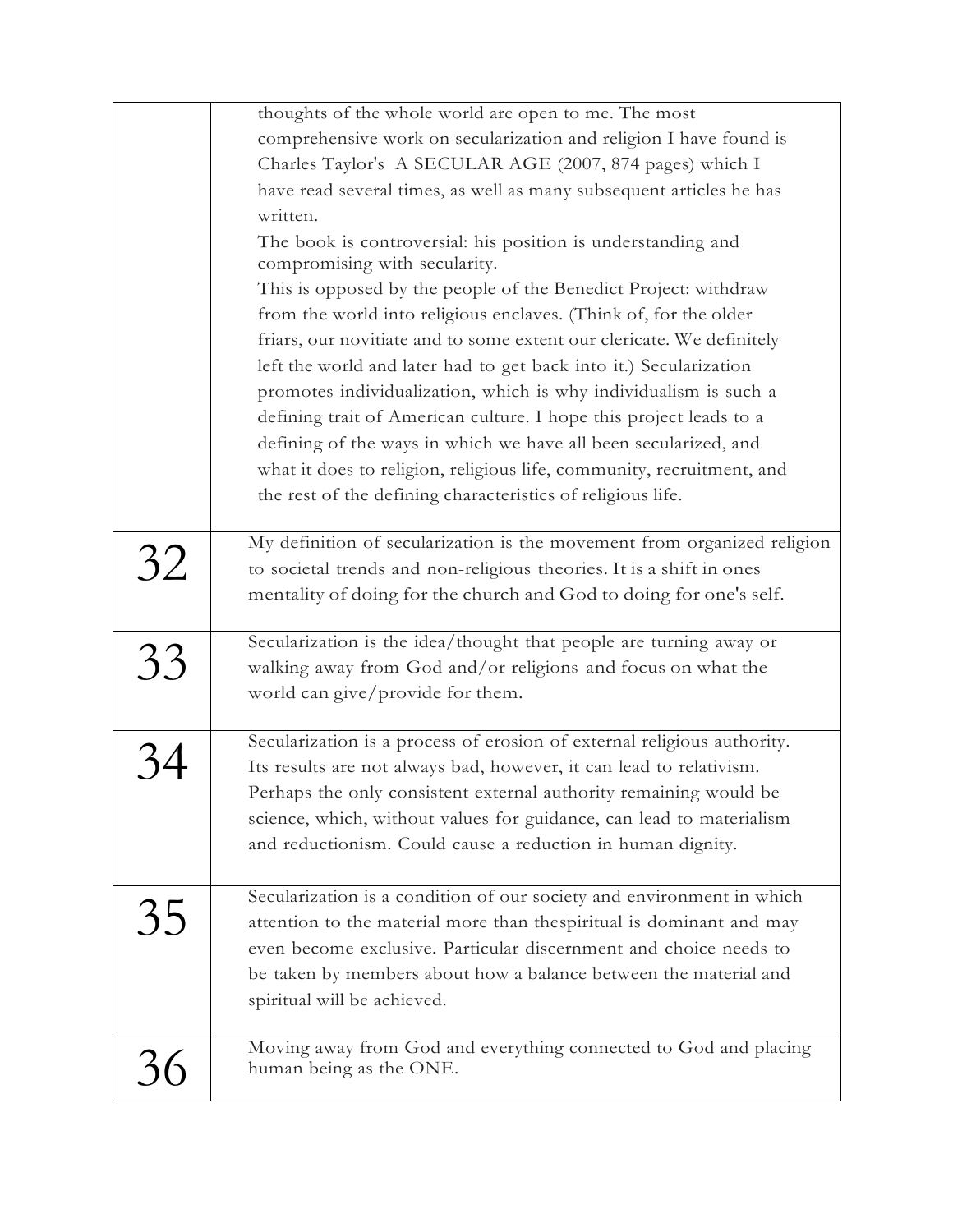| 37              | It is the way people seem to be wanting to organize both public and<br>private life without the support of God or religion.<br>Agnostics, atheists, pragmatists, materialists, scientism-people, those<br>believe-in-God-but-not-in-religion and those who want to keep their<br>faith private are part of the spectrum.<br>I think it is the new way of humanism. Not too bad or negative.<br>An LA Times recent article defined secularization as " the waning of |
|-----------------|---------------------------------------------------------------------------------------------------------------------------------------------------------------------------------------------------------------------------------------------------------------------------------------------------------------------------------------------------------------------------------------------------------------------------------------------------------------------|
| $\frac{38}{39}$ | religious faith, practice and affiliation."<br>Secularization is a theoretical principle and/or way of living that                                                                                                                                                                                                                                                                                                                                                  |
|                 | proclaims: "What you see is what you get."To search for anything<br>deeper, for some religious or sacred meaning/purpose/presence is<br>irrelevant and outdated.                                                                                                                                                                                                                                                                                                    |
|                 | Secularization is a state of society in which any idea of God or<br>a spiritual realm is set aside and which focuses on the personal<br>needs and desires of individuals. It places pursuit of material<br>things over and above care for the social needs of people.                                                                                                                                                                                               |
| 41              | Secularization is the removal of the forceful religious authority or<br>figures in one's life or society. Sometimes, it is also removal of the<br>spiritual aspects human life and society. It is also the loss of trust,<br>faith and respect for Church and its leaders because of clegry<br>scandals and abuse. Christianity by its betrayal of Gospel have<br>caused secularization, to some extent.                                                            |
| ∠+              | My experience with the secularization of contemporary culture is<br>the decreasing relevance of religious institutions and their lack of<br>influence in the public square. Religious' beliefs become more<br>private and subjective in nature. They generate personal meaning<br>and worth, but do not have any authority upon other people or<br>institutions.                                                                                                    |
| $\overline{43}$ | "Some rely on chariots, others on horses, but we on the name of the LORD our<br>God. They collapse and fall, but we stand strong and firm." Secularization describes<br>a life or culture which omits, denies, or ignores the truth expressed in this quatrain's<br>second line, thereby generating spirals of relativism.                                                                                                                                          |
|                 | A view of life without reference to God or formal religion.                                                                                                                                                                                                                                                                                                                                                                                                         |